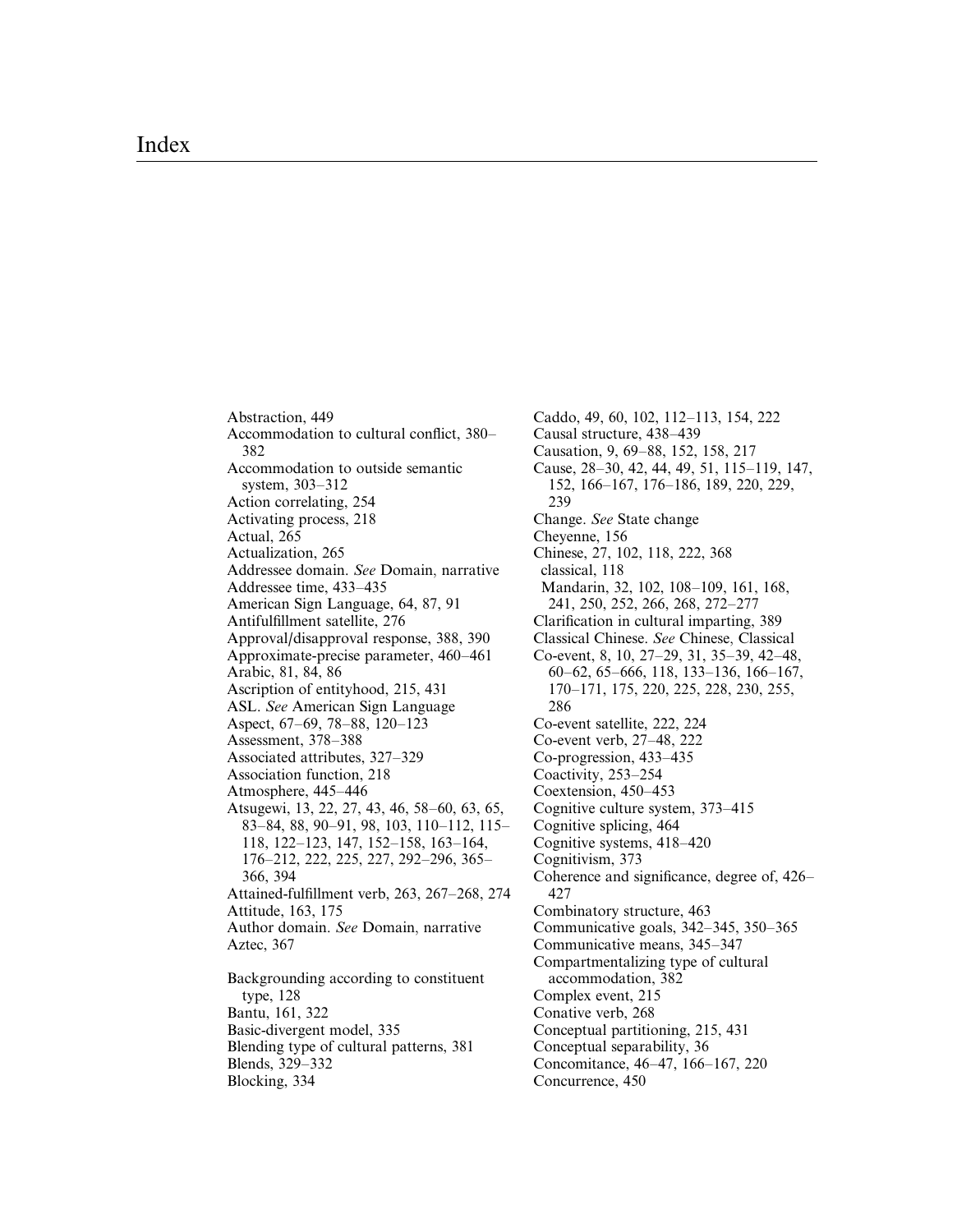492 Index

Concurrent Result, 46-47 Confirmation, 261, 274 Confirmation satellite, 265 Conflation, 25 Conformation, 53-57, 64, 166 Constitutive relation, 232 Continuous-discrete parameter, 458-459 Core schema, 218 Correlation, 453 Cultural impairment, 404-405 Cultural universals, Murdock's, 375-376, 408 Culture acquisition, 400-407 Deep morpheme, 37–38 Deictic component of Path, 53, 56–57, 64, 166 Density. See Relative quantity Depolysemizing, 311 Diachronic hybridization, 290 Differentiation, degree of, 457–463 Distributed-concentrated parameter, 459-460 Distribution of an Actor, 159, 175 Documentary, 452 Domain, narrative, 421-431, 446, 449, 451 Dummy verbs, 284-286 Dutch, 249 Dyirbal, 157 Dynamic. See Progression, degree of Dynamism, 215, 432 Emai, 65, 139 Embedding. See Relating of one structure to another Enablement, 43, 44, 152-153, 166-167, 220 Epistemic sequential structure, 473 Equality, 451 Equipotence, 448 Evaluation (parameter of), 476-480 importance, 479 prototypicality, 479-480 value, 479 veridicality, 478-479 Even-array model, 335 Event, 215, 431 Event integration, 216 Exact reduplication, 303 Experiencer, 98-101 Experiencer domain. See Domain, narrative Exposure type of cultural imparting, 390 Extended prototype verb, 286 Factivity/Evidentiality, 163, 175

Fiction, 452

Figural entity, 218 Figure, 57-64, 95-96, 153, 171, 225. (See also Figure and Ground) Figure and Ground,  $10-13$ ,  $25-26$ , 37, 53, 95-96, 104, 110-112, 124-125, 128, 132-133, 166-167, 170, 174, 176, 179, 186-187, 227 Finno-Ugric, 60 Fixity, 218 Force dynamics, 10, 12, 232 Framing Event, 217-219, 226-230, 237, 255 Framing satellite, 222, 278-285 Framing verb, 222 French, 88±90, 102, 158, 367 Fulfilled verb, 268 Fulfillment, 261 Fulfillment satellite, 264 Function. See Evaluation, parameter of Fundamental Figure schema, 53 Fundamental Ground schema, 53–56 Gender/Class of an Actor, 160, 175 General parameters of narrative structure, 446. (See also Parameters, narrative) Generic verbs, 284-286 German, 22, 80, 97, 103-104, 118, 123, 127-128, 156-157, 163, 222, 231, 233-236, 239, 241-242, 244-250, 256-261, 279, 282, 28 5, 297, 299-301, 304, 314-315 Germanic, 118, 297, 304-305, 308-310, 314 Granularity, 456 Greek, 66-67, 106, 118, 367 Ground, 53, 60–62, 95, 107, 110–113, 124, 127-128, 132-133, 154-155, 168, 170. (See also Figure and Ground) Ground entity, 218 Group/Society, 443-445. (See also Psychological structure, Levels of ) Halkomelem, 164 Hebrew, 161 Hedging, 155, 175 Hindi, 63 Hybrid system, 303 Ideational sequential structure, 470–473 Identity, sequential structure of, 464-470 Implicated-fulfillment verb. See Impliedfulfillment verb Implicit-explicit parameter, 461-463 Implied-fulfillment verb, 262-263, 265-267, 269, 273±275 Importance, 479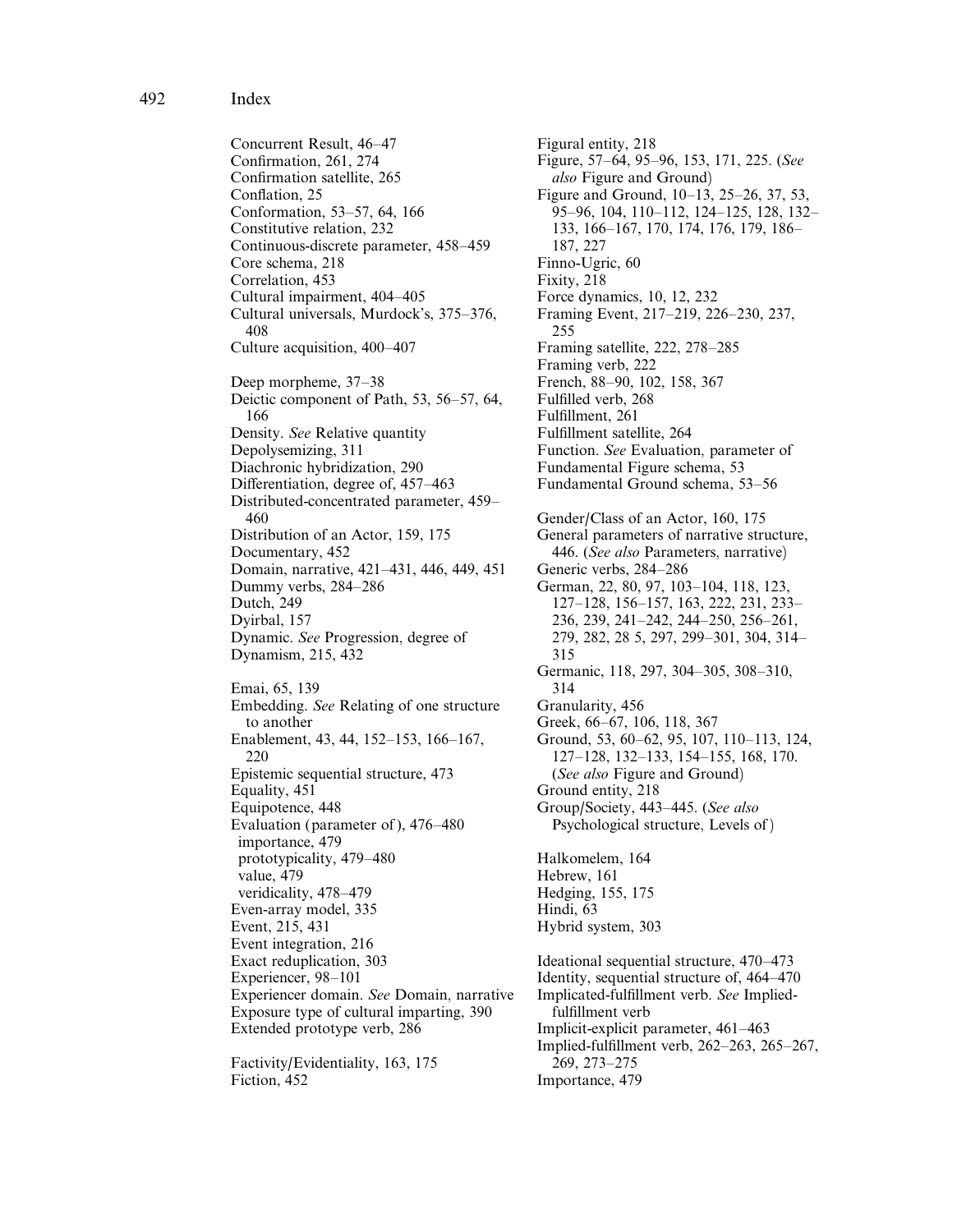Inclusion. See Relating of one structure to another Incongruity effects, 332 Individual, 442-443. (See also Psychological structure, Levels of ) Individually shared schema, 396-400 acquisition from a group, 399-400 for group cooperation, 397 of group differentiation, 399 summated over a group, 396 Indo-European, 60, 103, 105-106, 118, 126-127, 222, 290, 292, 296-297 Inexact reduplication, 303 Inner story world, 451 Instruction type of culture imparting, 390 Interlocking type of multipart relations, 453 Intersection type of accommodation, 308-310 Intrinsic-fulfillment verb, 262-264, 273-274 Introjection type of semantic blend, 330– 332 Japanese, 49, 60, 77-81, 85-86, 162, 222, 224, 408 Juxtapositions, 332-333 Kaluli, 100 Kikiyu, 162 Kinemic, 179 Klamath, 160 Korean, 49, 56-57, 60 Kwakiutl, 160 Lahu, 102-103, 222 Latin, 84-85, 102, 104, 106, 118, 222, 291, 367 Learning from teaching by others, 387 Lexicalized implicature, 271 Locale (qualitative spatial setting), 160 Low cognitive cost of extra information under backgrounding, 9 Luiseño, 367 Macro-event, 213-221, 233, 240 Main Action/State, 151, 154 Main event, 215 Mandarin. See Chinese, Mandarin Manifestation, degree of, 231 Manner, 27-29, 35-37, 42, 45-46, 49, 51-53, 57, 64-66, 113-114, 118-119, 129-133, 152, 166, 220, 228, 230, 239, 285 Mayan, 222 Mereology, 447 Metapattern/metaschema in individualgroup relationship, 398-399 Mid-level morpheme, 37-38

Modificational processes of the communicative core, 339 Mood, 163, 175 Moot-fulfillment verb, 262, 264-265, 273-274 Motion, 26-27, 31, 35, 49, 56-57, 59-63, 113±114, 117±119, 166, 213, 217, 226 Motion-aspect formulas, 53-54 Motion event, 8-9, 25, 29, 36-37, 42-47, 56, 58, 60-67, 118-119, 133-134, 152, 166±168, 170±171, 175, 186 Motion event as a framing event. See Framing event Motion situation, 9-11, 119 Motivational sequential structure, 475 Mpartwe Arrente, 409-411 Multipart relations, 453 Multiple specification, 323 Murdock. See Cultural universals, Murdock's Narrative cognitive system, 419, 427 Narrative structure, 417-482 Navaho, 60 Nez Perce, 49, 60, 113-114, 131, 152, 154, 222, 224 Number in an Actor, 158, 175 Objectivization, 266-267 Ojibwa, 60, 222 Other-event satellite, 277 Outer story world, 451 Overfulfillment satellite, 276 Overlapping systems model, 377–378 Overlay, 450 Parameters, 421-423, 432 Parity, 447 Part-whole (relationship), 448 Partial overlap, 447 Particular parameters, 446 Path, 25, 49-53, 56, 60-67, 95, 102-112, 117-118, 127, 130-133, 166-167, 170, 172, 179, 225-229, 233, 238, 240 Path Deixis, 161 Path  $+$  Ground, 43, 63, 154–155, 229, 231 Path satellites, 109, 133, 283 Path verbs, 49-53, 118 Pattern-forming cognitive system, 418-419 Period (qualitative temporal setting), 160 Person, 162, 175 Personation, 84-94, 158, 167, 175 Personation envelope, 92 Perspectival sequential structure,  $474-475$ Perspective point, 440–442, 459, 471, 474 Phase, 156, 175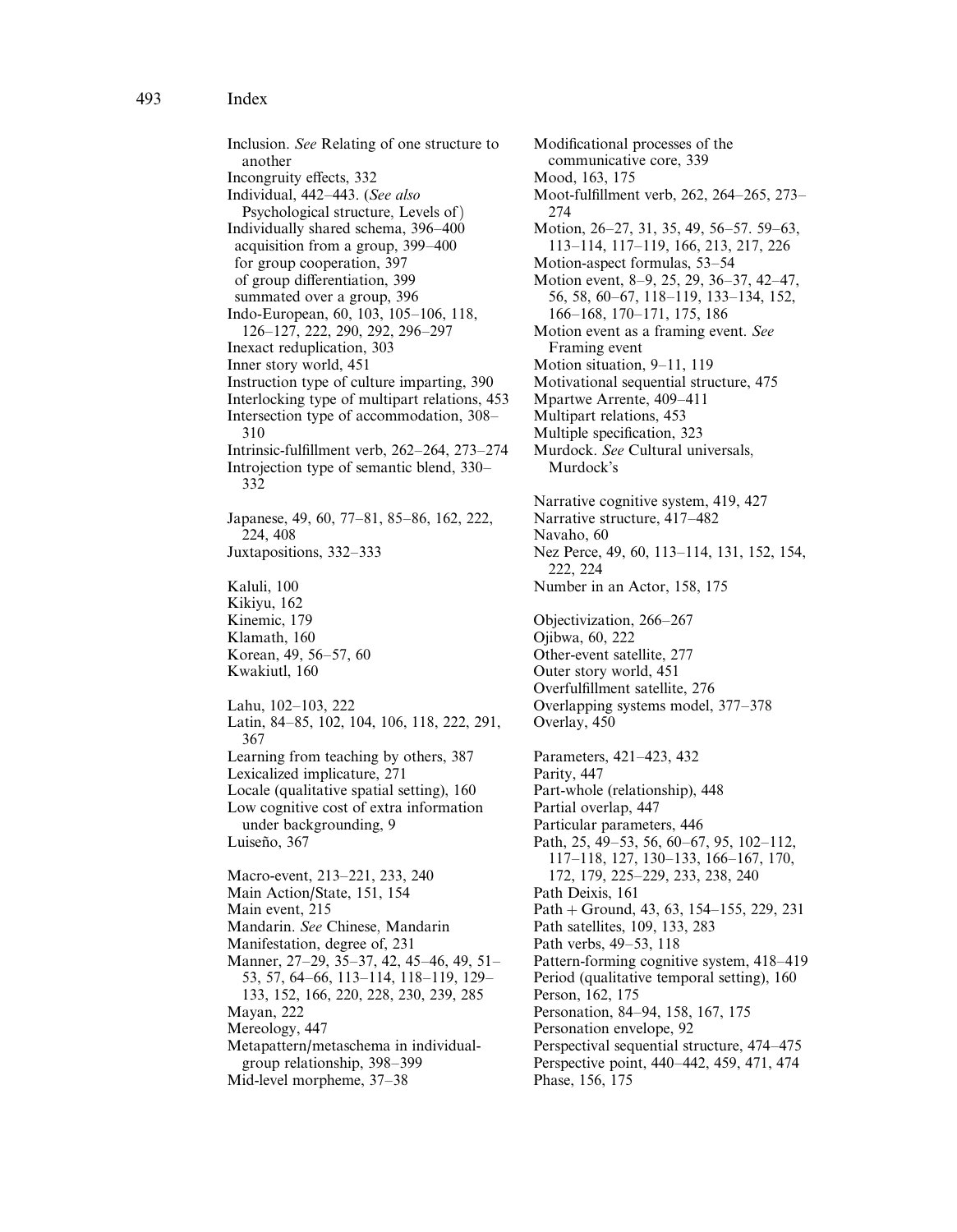Pleonastic verb, 286 Plexity, 458-459 Polarity, 155-156, 175 Polynesian, 49, 60, 154, 222 Precursion, 42-43, 152-153, 166-167, 220 Progression, degree of, 425–426 Prototypicality, 479-480 Psychological sequential structure, 475–476 Psychological structure, 439-446. (See also Strata, narrative) categories of, 439–442 levels of,  $442-446$ Purpose, 478 Rate, 157, 175 Ready expression under backgrounding, 129 Ready inclusion of extra information under backgrounding, 129 Realization as the framing event,  $261-278$ Realization, degree of, 155 Recycling of culture, 400 Reflexively dyadic, 93 Reflexively transitive, 93 Relating of one structure to another, 446-454 coextension, 450-453 concurrence, 450 correlation, 453 embedding, 448 equality, 451 equipotence, 448 inclusion,  $448-450$ mereology, 447 overlay, 450 parity, 447 partial overlap, 447 Relation to comparable events, 159, 176 Relations of narrative time to addressee time, 433-435 Relative quantity, 455-457 density, 456-457 granularity, 456 scope, 455–456 Resection, 274 Result, 153 Reverse enablement, 44 Romance, 49, 60, 154, 222, 228, 233, 257 Russian, 102-106, 120-122, 135-127, 157, 161, 222, 246-247, 249, 258-259, 291, 298±318, 365 Samoan, 100, 164 Satellite, 21, 23, 101-128, 214, 222, 278 Satellite-framed languages, 222–233

Satellite-preposition (satprep), 108

Scene partitioning, 331 Schema juggling, 333-334 Scope, 455-456 Selection type of cultural accommodation, 381 Semantic borrowing, 289-318 Semantic conflict, 323-336 blends,  $329-332$ blocking, 334 juxtapositions, 332-333  $\overline{\text{sehema}}$  juggling, 333–334 shifts, 324-329 Semantic space, 289 Semitic, 49, 60, 154, 222 Separation, 447 Sequential structure, 463-476 Shifts, 324-329 Site Deixis (deictic spatial location), 161 Sketchy-elaborated parameter, 461 Slavic, 289, 296-318 Southwest Pomo, 63, 158 Spanish, 49-52, 56, 62, 64-65, 72, 77-78, 80-81, 86, 114, 117, 130-132, 154, 162, 224-225, 227-229, 231, 233-236, 239-240, 242-244, 247, 257-258, 261, 365 Spatial structure. See Strata, narrative Speaker's state of mind, 165 Speech-Act type, 164, 175 Stasis, 238, 435. (See also State change) State change, 237-239, 247, 250-252 Static, 425-426 Status of the Actors, 160, 175 Status of the Interlocutors, 164-165, 175 Stimulus, 98-101 Story time, 433-435 Story world, 424 Story-world time, 433 Strata, narrative, 421-423, 446, 448 causal structure, 438-439 psychological structure, 439-446 spatial structure, 436-438 temporal structure, 431-436 Subordinate event, 215 Subsequence, 47, 166-167 Summary aggregate, 396 Superimposition, 329-330 Tagalog, 368 Tamil, 49, 222, 271, 277-278 Temporal contouring, 230–232 Temporal structure, 431-436 Temporal texture, 432 Tense, 161-162, 175 Tibeto-Burman, 103 Transition type, 238, 243, 251–253 Transition, 218